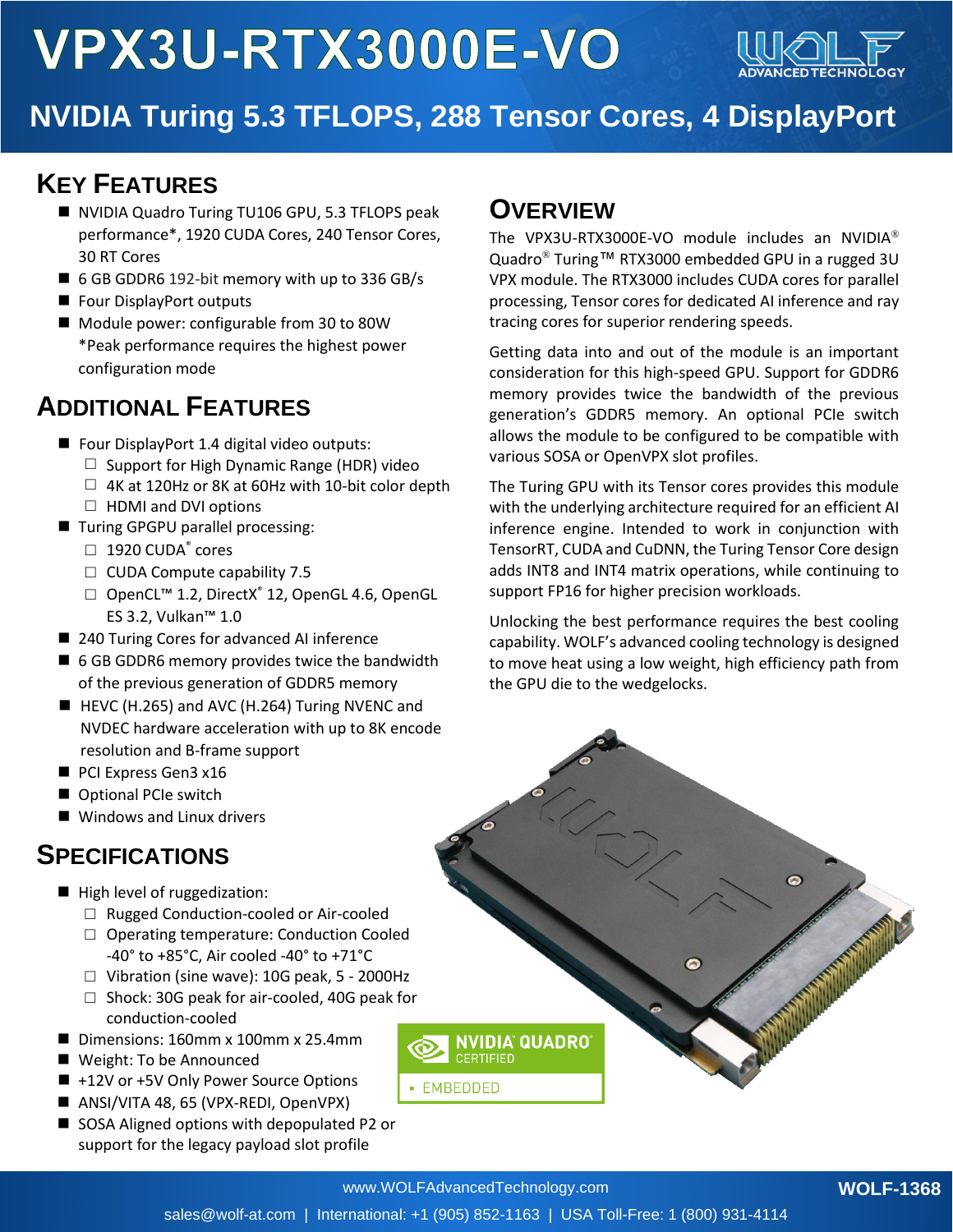## VPX3U-RTX3000E-VO





Standard model with video output over P2 or front panel connectors.

Support for several OpenVPX slot profiles with configurable PCIe.

\*Front Panel Connectors on Air Cooled Versions Only



SOSA aligned model with support for PCIe up to x8 over P1.

The P2 connector is depopulated as per the SOSA requirements and the model supports data processing.



SOSA aligned model with support for PCIe up to x8 over P1.

For this legacy slot profile the P2 connector is populated and can be used for video output.

www.WOLFAdvancedTechnology.com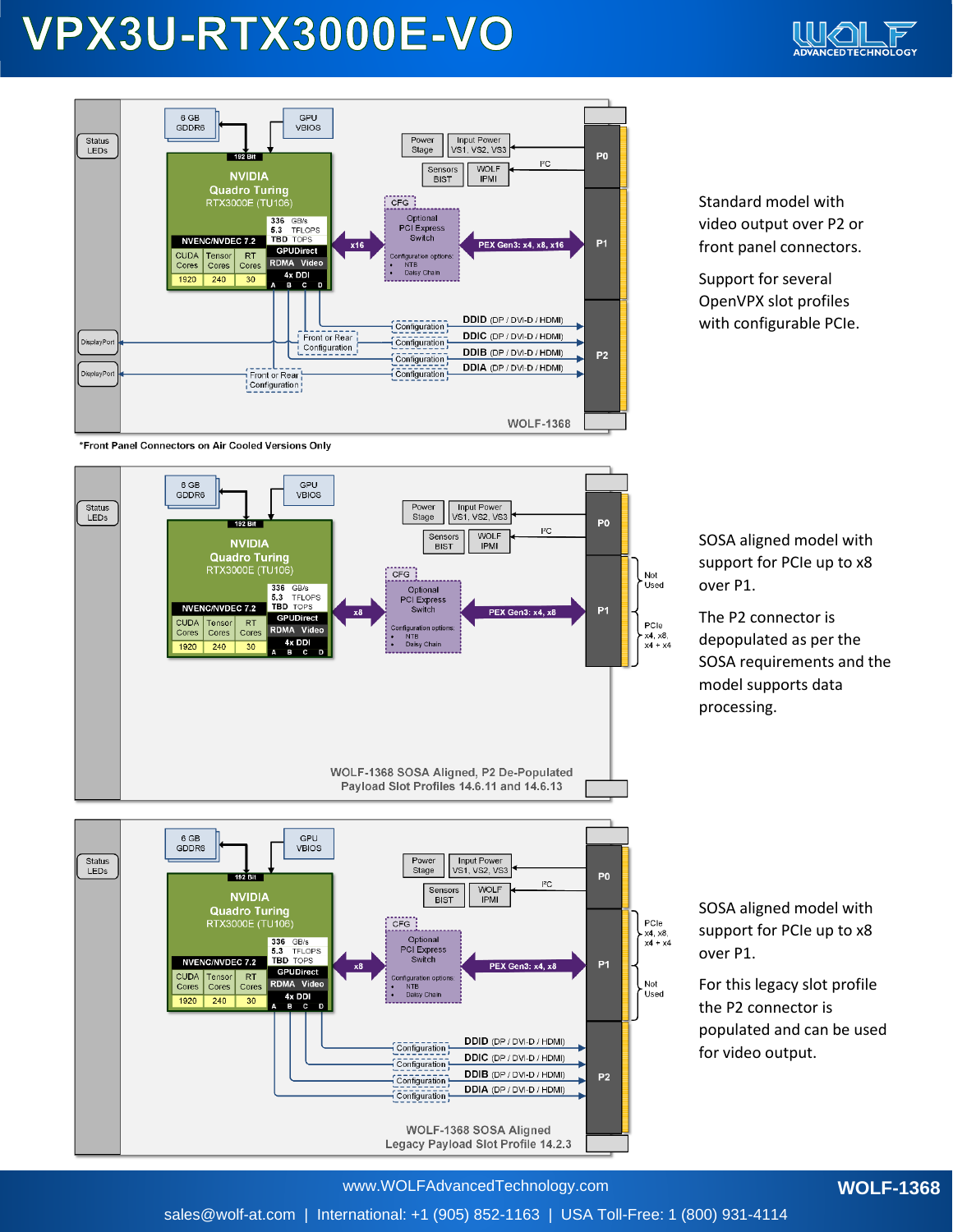#### **NVIDIA TURING STREAMING MULTIPROCESSOR (SM)**

The NVIDIA Turing architecture provides a 50% improvement in delivered performance per CUDA core compared to the Pascal generation. This is due to the new Turing Streaming Multiprocessor's independent integer datapath, allowing execution of concurrent integer and floating-point instructions, and the redesigned memory path which provides two times the bandwidth and more than two times the capacity for common workloads.

#### **NVIDIA TENSOR CORES FOR ARTIFICIAL INTELLIGENCE AND HPC**

Tensor Cores are designed to speed up the tensor / matrix computations used for deep learning neural network training and inferencing operations. Turing GPUs include a new version of the Tensor Core design that has been enhanced for inferencing. Turing Tensor Cores add new INT8 and INT4 precision modes for inferencing workloads that can tolerate quantization and don't require FP16 precision.

NVIDIA provides CUDA-X AI and CUDA-X HPC libraires which are specialized libraires built on top of CUDA. They have been designed to work with NVIDIA Tensor Core GPUs to provide the tools needed to accelerate development of applications for AI and HPC.

#### **HARDWARE ACCELERATED VIDEO ENCODE / DECODE**

The RTX3000E chip includes the latest generation video encode/decode hardware acceleration engine (version 7.2). This adds support for HEVC (H.265) 8K encoding at 30 fps and B-Frame support. It also provides up to 25% bitrate savings for HEVC and up to 15% bitrate savings for AVC (H.264). Using the Turing encoding engine for video encoding provides an efficient, high quality method to achieve real time 8K and 4K encoding without burdening the system CPU.

As with previous versions of the encoding engine, NVENC supports CBR and VBR rate control, programmable intra-refresh for error resiliency, and a motion estimation (ME) only mode. The NVIDIA Video Codec SDK provides a complete set of APIs, samples and documentation for hardware accelerated video encode and decode on Windows and Linux.

#### **DESIGNED FOR SYSTEM INTEGRATION**

The VPX architecture is diverse, spanning custom backplanes, an ambiguous system specification and differing input and output methodologies. That is why WOLF modules come with factory configuration options to solve virtually all system integration challenges.

The WOLF-1368 module has a configurable PCIe interface that supports several OpenVPX slot profiles. They can also be configured with pin mappings that are compatible with older generation WOLF-0197/1116 cards, which allows the WOLF-1368 to be a plug-in upgrade for those WOLF products.

The module can also be configured to be SOSA aligned for data processing only, with PCIe limited to x8 on VPX connector P1. With this configuration the following SOSA profiles can be supported:

- SLT3-PAY-1F1U1S1S1U1U2F1H-14.6.11-n Payload Slot Profile, P2 depopulated
- SLT3-PAY-1F1U1S1S1U1U4F1J-14.6.13-n Payload Slot Profile, P2 depopulated
- SLT3-PAY-2F2U-14.2.3 Legacy Payload Slot Profile

If a SOSA aligned module which includes video outputs is required then the WOLF-1349 is also recommended.